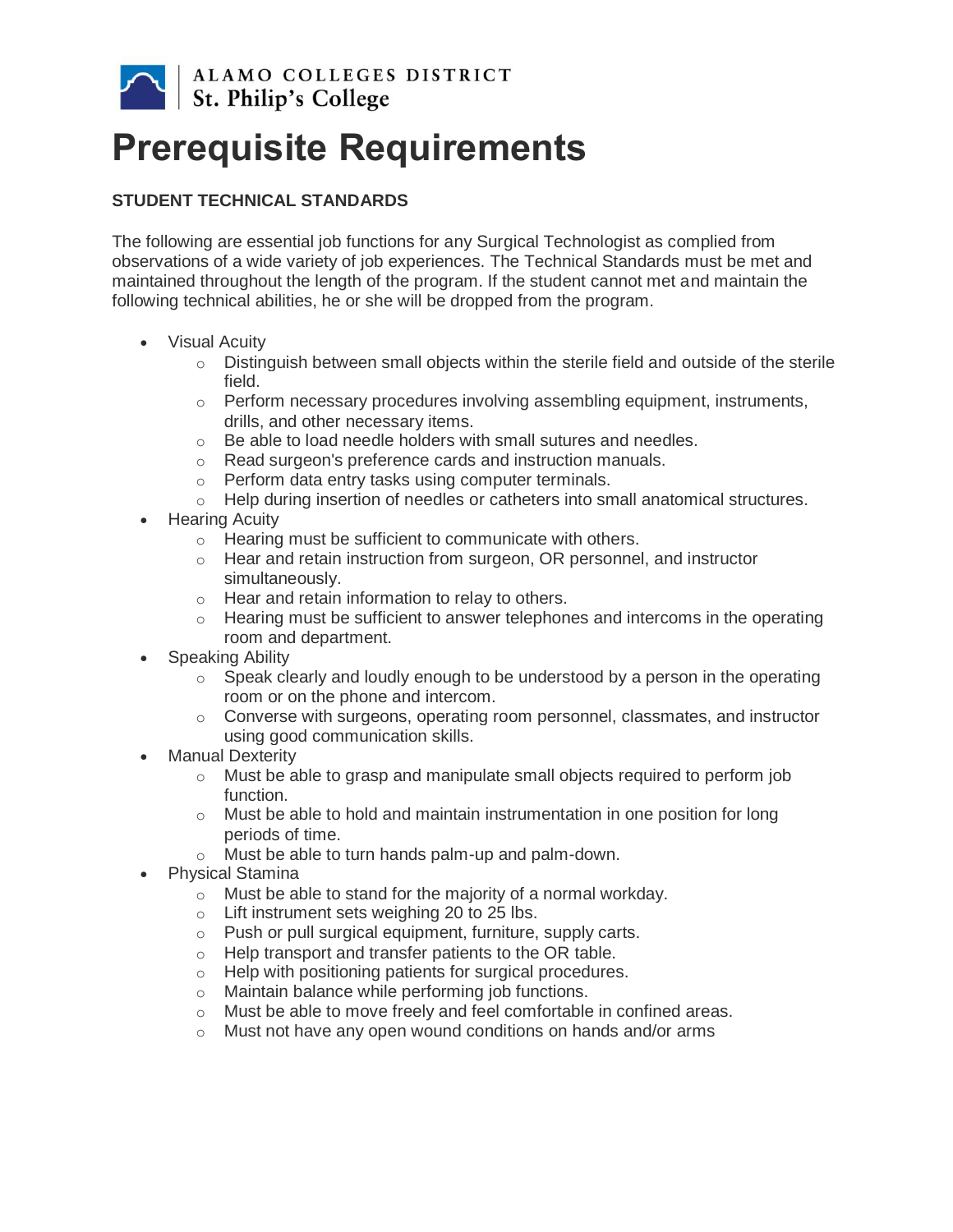

#### Adaptive Ability

- Complete required tasks/function under stressful conditions.
- Must be flexible to changes in assignments or tasks.
- Perform independently and safely with minimal supervision
- Interact appropriately with diverse personalities.
- Be able to multi-task and remain focused.
- Must be able to remain calm under stressful conditions.

#### **Program Expectations**

To prepare competent entry-level surgical technologist in the cognitive (knowledge), psychomotor (skills) and affective (behavior) learning domains.

| <b>Surgical Specialty</b>   | <b>Required</b> | <b>Scrub Cases</b><br><b>Required</b> | Total # of Cases Minimum # of First Maximum # of Second Scrub<br><b>Cases That Can be Applied</b><br><b>Towards 120 Cases</b> |
|-----------------------------|-----------------|---------------------------------------|-------------------------------------------------------------------------------------------------------------------------------|
| <b>General Surgery</b>      | 30              | 20                                    | 10                                                                                                                            |
| <b>Surgical Specialties</b> | 90              | 60                                    | 30                                                                                                                            |
| Cardiothoracic              |                 |                                       |                                                                                                                               |
| <b>ENT</b>                  |                 |                                       |                                                                                                                               |
| Eye                         |                 |                                       |                                                                                                                               |
| GU                          |                 |                                       |                                                                                                                               |
| <b>Neuro</b>                |                 |                                       |                                                                                                                               |
| Ob-Gyn                      |                 |                                       |                                                                                                                               |
| Oral/Maxillofacial          |                 |                                       |                                                                                                                               |
| <b>Orthopedics</b>          |                 |                                       |                                                                                                                               |
| Peripheral Vascular         |                 |                                       |                                                                                                                               |
| <b>Plastics</b>             |                 |                                       |                                                                                                                               |
| Procurement/Transplant      |                 |                                       |                                                                                                                               |
| Diagnostic Endoscopy        |                 |                                       | 10 diagnostic endoscopy                                                                                                       |
|                             |                 |                                       | cases may be applied toward                                                                                                   |
|                             |                 |                                       | the second scrub cases                                                                                                        |

#### **PROGRAM SURGICAL CASE REQUIREMENTS FOR GRADUATION ELIGIBILITY**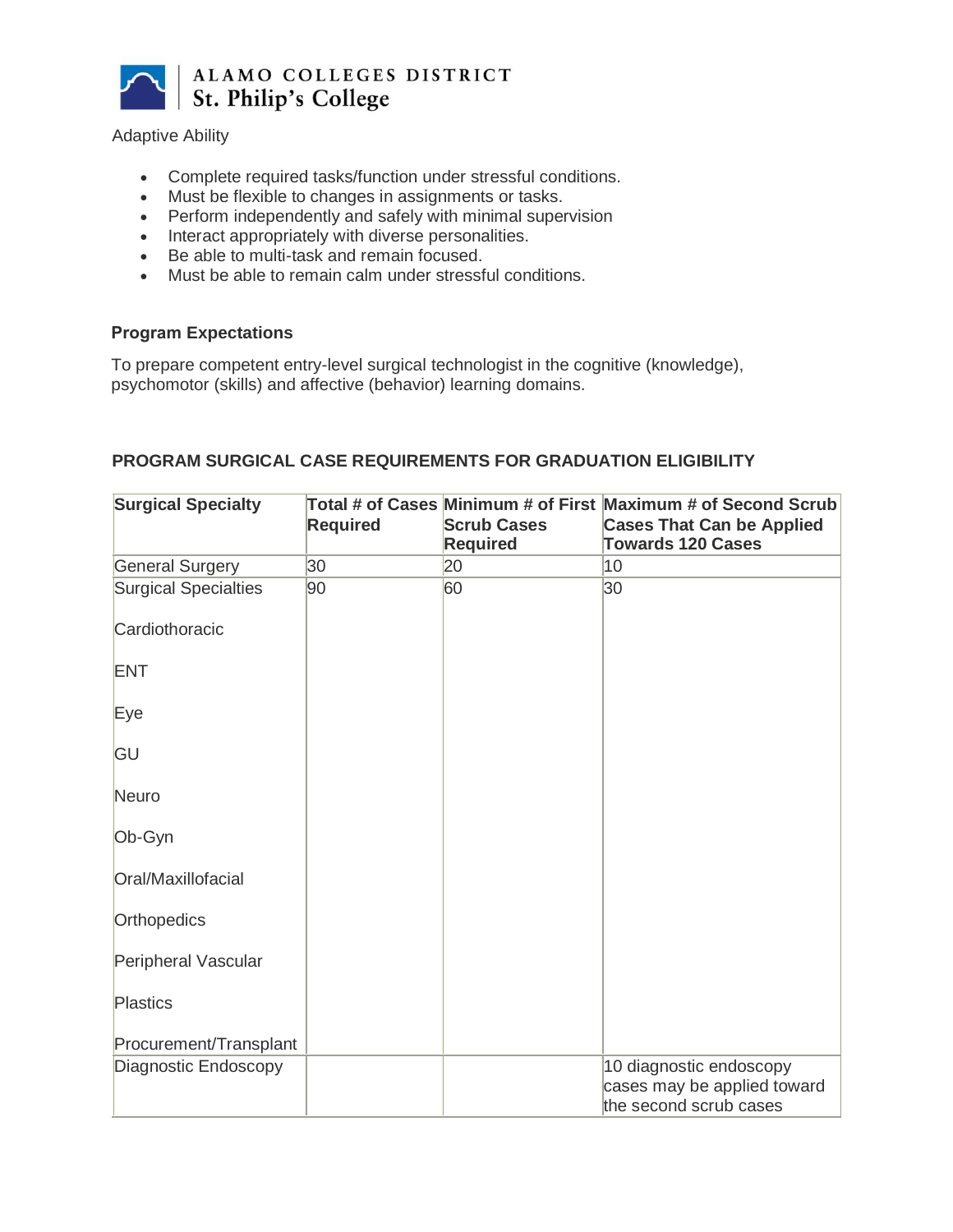

| Bronchoscopy     |     |    |                                                                             |
|------------------|-----|----|-----------------------------------------------------------------------------|
| Colonoscopy      |     |    |                                                                             |
| Cystoscopy       |     |    |                                                                             |
| <b>EGD</b>       |     |    |                                                                             |
| <b>ERCP</b>      |     |    |                                                                             |
| Esophagoscopy    |     |    |                                                                             |
| Laryngoscopy     |     |    |                                                                             |
| Panendoscopy     |     |    |                                                                             |
| Sinoscopy        |     |    |                                                                             |
| Ureteroscopy     |     |    |                                                                             |
| Labor & Delivery |     |    | 5 vaginal delivery cases may<br>be applied toward the second<br>scrub cases |
| <b>Totals</b>    | 120 | 80 | 40                                                                          |

- 1. The total number of cases the student must complete is 120.
- 2. Students are required to complete 30 cases in General Surgery. Twenty of the cases must be in the First Scrub Role.
- 3. Students are required to complete 90 cases in various surgical specialties. Sixty of the cases must be in the First Scrub Role and evenly distributed between a minimum of 5 surgical specialties.
- 4. The surgical technology program is required to verify through the surgical rotation documentation the students' progression in First and Second Scrubbing surgical procedures of increased complexity as he/she moves towards entry-level graduate abilities.
- 5. Diagnostic endoscopy cases and vaginal delivery cases are not mandatory. But up to 10 diagnostic endoscopic cases and 5 vaginal delivery cases can be counted toward the maximum number of Second Scrub Role cases.
- 6. Observation cases must be documented, but do not count towards the 120 required cases.
- 7. Counting Cases

Trauma patient requires a splenectomy and repair of a LeFort I fracture. Two cases can be counted and documented since the splenectomy is general surgery specialty and repair of LeFort I is oral-maxillofacial surgical specialty.